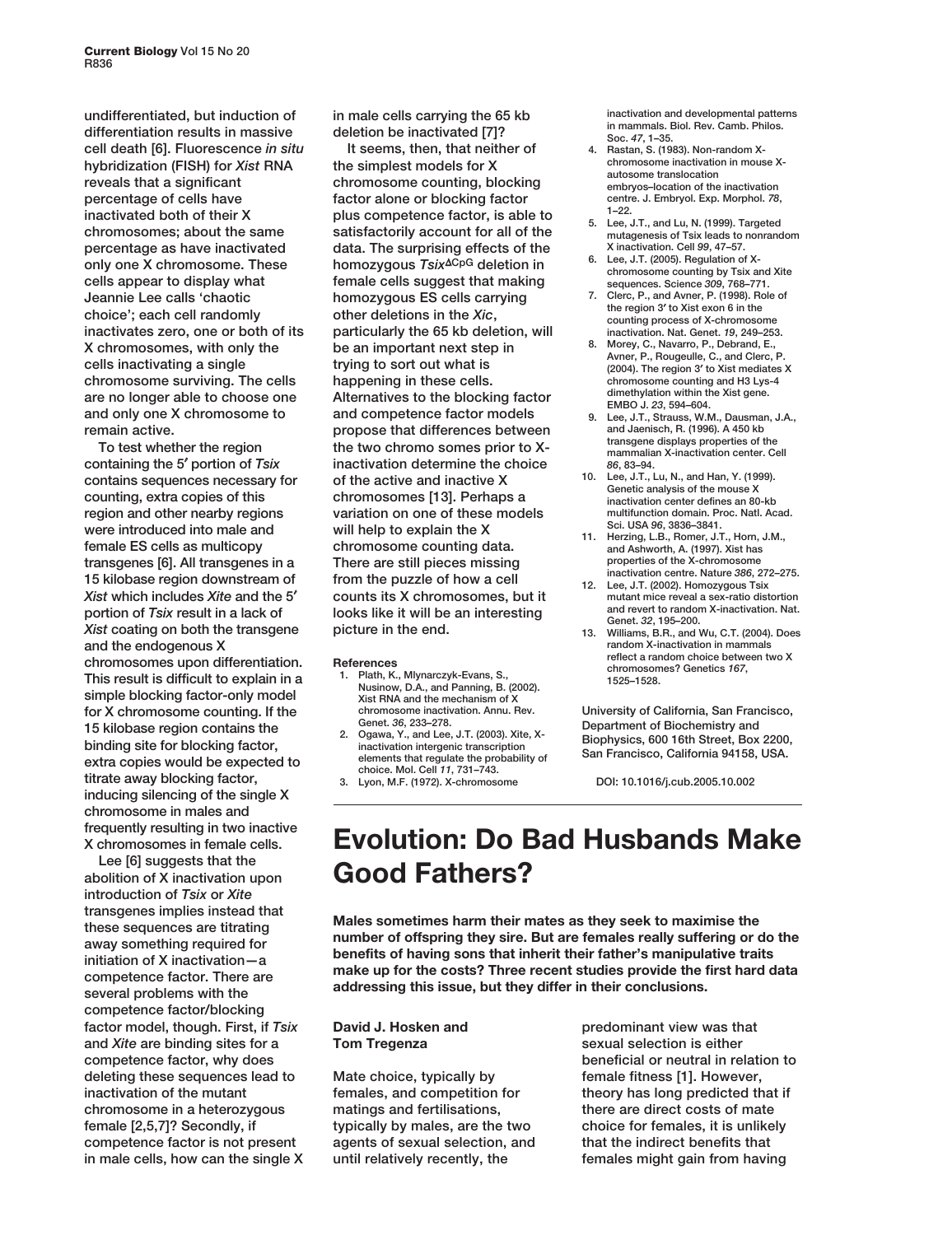**genetically superior offspring could make up for these costs [2–4]. This debate has recently been reignited as it has become apparent that conflict between the sexes over reproductive decisions can generate direct costs for females. For instance, male flies poison their mates while attempting to manipulate their reproductive output [5]. The growing evidence for the prevalence of mating costs for females [5–10] raises the question of whether these are real fitness costs, which can be expected to select for females that avoid harmful mates, or whether costs are balanced because females mating to harmful males have sons that can manipulate the next generation of females.**

**There are three good reasons to be sceptical about the possibility that harmful males may be a good thing for females. Firstly, indirect effects through sons and daughters rely on the heritability of these traits which will never be perfect, and will often be slight. Secondly, in outbred populations, females share half their genes with their offspring, but only a quarter with their grandchildren, so for every child lost because of direct costs, the mother needs two grandchildren to fully compensate for it. Thirdly, the spread of harmful males will eventually create selection for females that resist mating with such males, so a stable equilibrium where harm is balanced by sexually selected benefits may not be possible [4]. Theory is all very well, but as critics have repeatedly pointed out [11,12] what we really need are good data. Three recent studies [13–15] have attempted to address the question of whether the sexually selected benefits of mating with harmful males can more than make up for direct mating costs; two of these studies [13,14] attempt to measure total fitness in a laboratory setting, whilst the third [15] uses an innovative new approach which sidesteps many of the problems associated with measuring fitness.**

**One way to investigate fitness is to use naturally occurring variation within populations and to evaluate the direct and indirect consequences of mating with more attractive or more successful males. Head** *et al.* **[13] used house crickets (***Acheta domesticus)* **as their model, and divided males into two groups according to how rapidly they can induce a female to mate. They found that although females kept with attractive males have shorter lives, they have more attractive sons than females kept with unattractive males. By estimating the number of grandchildren produced they suggest that the net sexual selection benefits more than outweigh the costs, and hence mating with attractive males is ultimately beneficial.** 

**Orteiza** *et al.* **[14] took a related approach, but made the opposite finding. Using** *Drosophila melanogaster* **they allowed females to mate once, then deprived half of them of further contact with males. This isolation deprived females of the opportunity to re-mate but freed them from harassment, and as a result they had substantially higher lifetime fecundity. The authors then showed that the sons sired by first or second mates in doubly mated females had very similar success in siring offspring in a competitive setting. Hence they conclude that there are clear direct costs of matings, but only limited genetic benefits.** 

**So, these two studies produced opposite results: what are we to conclude? Perhaps, the main lesson is just how difficult it is to measure something as slippery as fitness. Head** *et al***. [13] chose a single measurable parameter — how fast a male mates, as a measure of his ability to get matings and examined a range of fitness estimators, one of which, intrinsic rate of increase, suggested compensation via sons. This leaves open the possibility that males that induce rapid mating are poor in other respects. It also ignores a range of possible costs to females,**

**including costs of discriminating between male types, something that could overwhelm the relatively small observed benefits. Additionally, the one fitness measure to show an association, intrinsic rate of increase, assumes all else is equal and that for example, growth rate does not trade-off against competitive ability or vulnerability to predators, which it does in other taxa [16].** 

**Orteiza** *et al.* **[14] avoided the problems that arise from trying to identify exactly what it is that gives some males a mating advantage by simply putting groups of males together with females and counting how many offspring are sired by the sons of males that have mated to a virgin female (first mates) compared with the sons of males that managed to secure a mating with a non-virgin female (second mates). However, this approach ignores the possibility that females re-mate to set up sperm competition. So rather than females re-mating to trade-up suggesting second males should be of higher sexual quality—they allow post-copulatory male–male competition to act as the agent of selection. A final issue that both these studies fail to address, is that although there may be indirect benefits of mating with seductive males there may also be indirect costs through having daughters who are vulnerable to harmful males. Neither study allows these costs to be expressed, so we do not have the whole picture.**

**A way to get around all these problems would be to examine the spread of a new gene that saves females from male harm, but also removes sexual selection on their mates. Stewart** *et al***. [15] have done just such a study, based on the very neat idea of using** *D. melanogaster* **with one of two different eye colour alleles as markers and then physically moving females with one of these alleles (red eye) into a protected environment. This experimentally imposed a new 'resistance-to-mating' function on the red-eye allele. Initially, the 'resistance allele'**